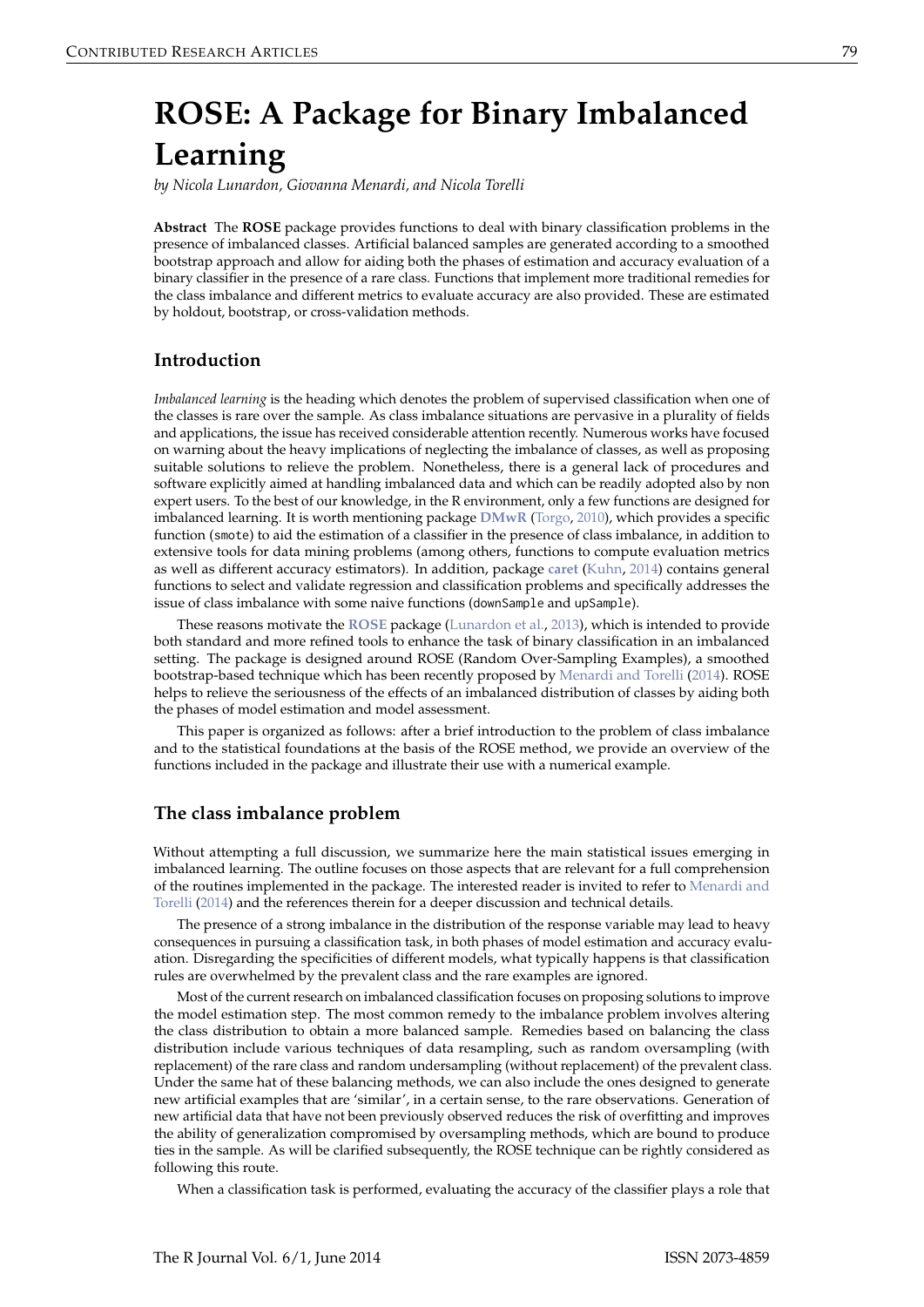<span id="page-1-0"></span>is at least as important as model estimation, because the extent to which a classification rule may be operationally applied to real-world problems, for labeling new unobserved examples, depends on our ability to measure classification accuracy.

In the accuracy evaluation step, the first problem one has to face concerns the choice of the accuracy metric, since the use of standard measures, such as the overall accuracy, may yield misleading results. The choice of the evaluation measure has to be addressed in terms of some class-independent quantities, such as precision, recall or the F measure. For the operational computation of these measures, one should set a suitable threshold for the probability of belonging to the positive class, above which an example is predicted to be positive. In standard classification problems, this threshold is usually set to 0.5, but the same choice is not obvious in imbalanced learning, as it is likely that no examples are labeled as positive. Moreover, moving a threshold to smaller values is equivalent to assume a higher misclassification cost for the rare class, which is usually the case. To avoid an arbitrary choice of the threshold, a ROC curve can be adopted to measure the accuracy, because it plots the true positive rate versus the false positive rate as the classification threshold varies.

Apart from the choice of an adequate performance metric, a more serious problem in imbalanced learning concerns the estimation method for the selected accuracy measure. To this aim, standard practices are the resubstitution method, where the available data are used for both training and assessing the classifier or, more frequently, the holdout method, which consists of estimating the classifier over a training sample of data and assessing its accuracy on a test sample. In the presence of a class imbalance, often, there are not sufficient examples from the rare class for both training and testing the classifier. Additionally, the scarcity of data leads to estimates of the accuracy measure which are affected by a high variance and are then regarded as unreliable. On the other hand, the resubstitution method is known to lead to overoptimistic evaluation of learner accuracy. Then, alternative estimators of the accuracy measure have to be considered, as pointed out in the next section.

#### **The ROSE strategy to deal with class imbalance**

ROSE [\(Menardi and Torelli,](#page-9-3) [2014\)](#page-9-3) provides a unified framework to deal simultaneously with the two above-mentioned problems of model estimation and accuracy evaluation in imbalanced learning. It builds on the generation of new artificial examples from the classes, according to a smoothed bootstrap approach (see, *e.g.*, [Efron and Tibshirani,](#page-9-4) [1993\)](#page-9-4).

Consider a training set  $\mathbf{T}_n$ , of size *n*, whose generic row is the pair  $(\mathbf{x}_i, y_i)$ ,  $i = 1, ..., n$ . The class labels  $y_i$  belong to the set  $\{ \mathcal{Y}_0, \mathcal{Y}_1 \}$ , and  $\mathbf{x}_i$  are some related attributes supposed to be realizations of a random vector **x** defined on  $\mathbb{R}^d$  , with an unknown probability density function  $f(\mathbf{x})$ . Let the number of units in class  $\mathcal{Y}_j$ ,  $j = 0, 1$ , be denoted by  $n_j < n$ . The ROSE procedure for generating one new artificial example consists of the following steps:

- 1. Select  $y^* = Y_j$  with probability  $\pi_j$ .
- 2. Select  $(\mathbf{x}_i, y_i) \in \mathbf{T}_n$ , such that  $y_i = y^*$ , with probability  $\frac{1}{n_i}$ .
- 3. Sample  $\mathbf{x}^*$  from  $K_{\mathbf{H}_j}(\cdot,\mathbf{x}_i)$ , with  $K_{\mathbf{H}_j}$  a probability distribution centered at  $\mathbf{x}_i$  and covariance matrix **H***<sup>j</sup>* .

Essentially, we draw from the training set an observation belonging to one of the two classes, and generate a new example (x<sup>\*</sup>, y<sup>\*</sup>) in its neighborhood, where the shape of the neighborhood is determined by the shape of the contour sets of *K* and its width is governed by **H***<sup>j</sup>* .

It can be easily shown that, given selection of the class label  $\mathcal{Y}_j$ , the generation of new examples from  $\mathcal{Y}_j$ , according to ROSE, corresponds to the generation of data from the kernel density estimate of  $f(\mathbf{x}|\mathcal{Y}_j)$ , with kernel *K* and smoothing matrix  $\mathbf{H}_j$  [\(Menardi and Torelli,](#page-9-3) [2014\)](#page-9-3). The choices of *K* and **H***<sup>j</sup>* may be then addressed by the large specialized literature on kernel density estimation (see, *e.g.* [Bowman and Azzalini,](#page-9-5) [1997\)](#page-9-5). It is worthwhile to note that, for  $H_i \rightarrow 0$ , ROSE collapses to a standard combination of over- and under-sampling.

Repeating steps 1 to 3 *m* times produces a new synthetic training set **T** ∗ *<sup>m</sup>*, of size *m*, where the imbalance level is defined by the probabilities  $\pi_j$  (if  $\pi_j = 1/2$ , then approximately the same number of examples belong to the two classes). The size *m* may be set to the original training set size *n* or chosen in any way.

Apart from enhancing the process of learning, the synthetic generation of new examples from an estimate of the conditional densities of the two classes may also aid the estimation of learner accuracy and overcome the limits of both resubstitution and the holdout method. Operationally, the use of ROSE for estimating learner accuracy may follow different schemes, which resemble standard accuracy estimators but claim a certain degree of originality. For example, a holdout version of ROSE would involve testing the classifier on the originally observed data after training it on the artificial training set **T** ∗ *<sup>m</sup>*. Alternatively, bootstrap or cross-validated versions of ROSE may be chosen as estimation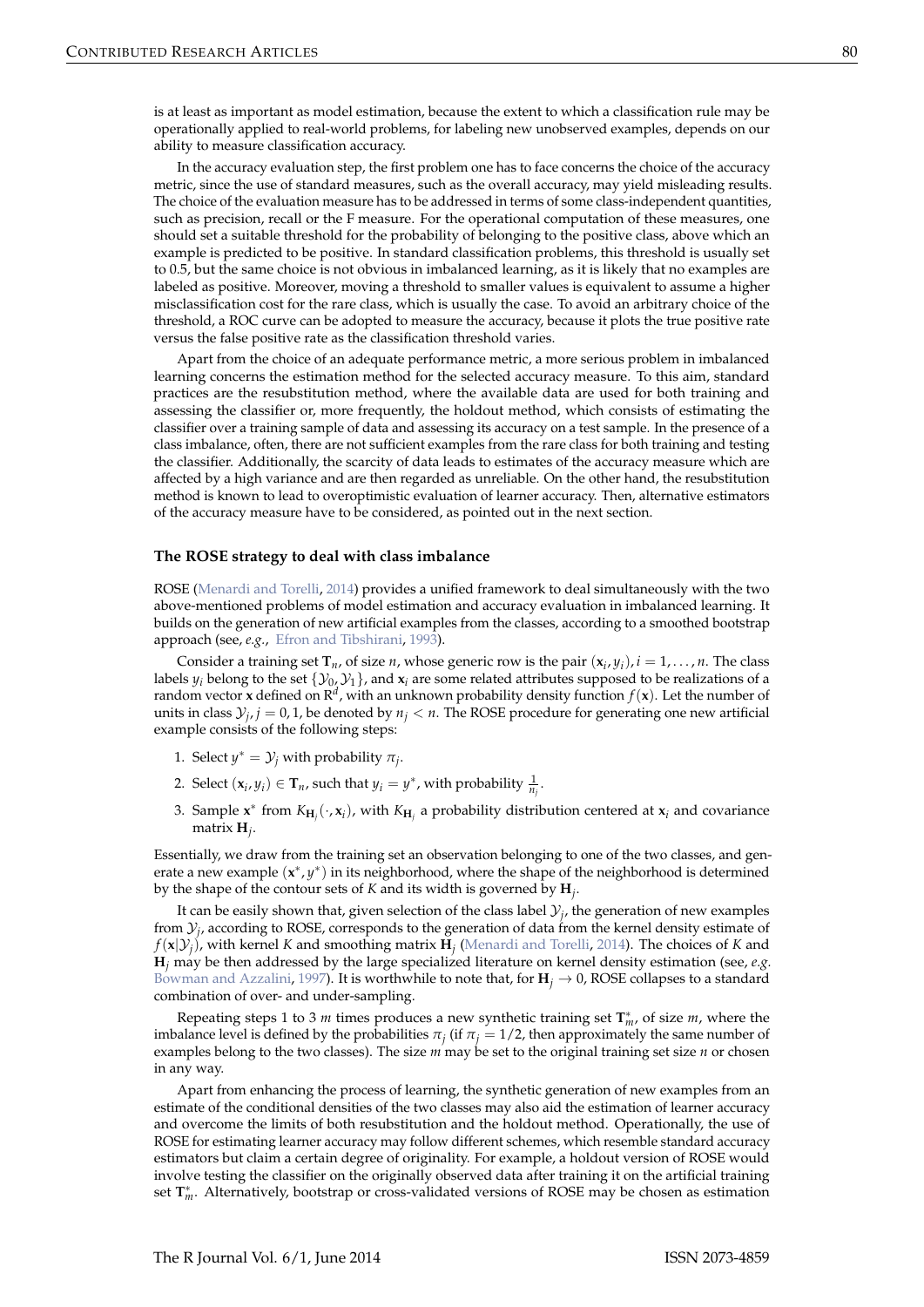<span id="page-2-0"></span>

| Cross validation (leave-K-out) ROSE                                                                                                                                                                                                                                                           | Bootstrap ROSE                                                                                                                                                                                                               |
|-----------------------------------------------------------------------------------------------------------------------------------------------------------------------------------------------------------------------------------------------------------------------------------------------|------------------------------------------------------------------------------------------------------------------------------------------------------------------------------------------------------------------------------|
| Split $\mathbf{T}_n$ into Q=n/K sets $\mathbf{T}_k^1, \ldots, \mathbf{T}_k^Q$<br>for $(i: 1 to 0)$ do<br>get a ROSE sample $\mathbf{T}_{m}^{*i}$ from $\mathbf{T}_{n} \setminus \mathbf{T}_{K}^{i}$<br>estimate a classifier on $\mathbf{T}^{*i}_{m}$<br>make a prediction $P_K^i$ on $T_K^i$ | for $(b: 1 to B)$ do<br>get a ROSE sample $\mathbf{T}_{m}^{*b}$ from $\mathbf{T}_{n}$<br>estimate a classifier on $\mathbf{T}^{*b}_m$<br>make a prediction $\mathbf{P}_n^b$ on $\mathbf{T}_n$<br>compute accuracy of $P_n^b$ |
| end for                                                                                                                                                                                                                                                                                       | end for                                                                                                                                                                                                                      |
| compute accuracy of $\left\{ \mathbf{P}_{K}^{1},\ldots,\mathbf{P}_{K}^{Q}\right\}$                                                                                                                                                                                                            | get the bootstrap distribution                                                                                                                                                                                               |
|                                                                                                                                                                                                                                                                                               | of the accuracy measure                                                                                                                                                                                                      |

<span id="page-2-2"></span>**Table 1:** Pseudo-code of the alternative uses of ROSE for model assessment.

methods, as illustrated in Table [1.](#page-2-0) An extensive simulation study in [Menardi and Torelli](#page-9-3) [\(2014\)](#page-9-3) has, in fact, shown that the holdout and bootstrap versions of ROSE tend to overestimate the accuracy, but their mean square error is lower than the one obtained by utilizing a standard holdout method. Hence, overall, these estimates are preferable.

# **Package illustration**

## **Overview**

The package provides a complete toolkit to tackle the problem of binary classification in the presence of imbalanced data. Functions are supplied to encompass all phases of the learning process: from model estimation to assessment of the accuracy of the classification. In the former phase, the user has to choose both the remedy to adopt for the class imbalance, and the classifier to estimate for the learning process. For the first aim, functions ROSE or ovun.sample can be adopted to balance the sample. One is allowed to choose among all the functions already implemented in R to build the desired binary classifier, such as glm, rpart, nnet, as well as user defined functions. Once a classifier has been trained, its accuracy has to be evaluated, which requires the choice of both an appropriate accuracy measure, and an estimation method that can provide a reliable estimate of such measure. Functions roc.curve and accuracy.meas implement the most commonly adopted measures of accuracy in imbalance learning, while function ROSE.eval provides a ROSE version of holdout, bootstrap or cross-validation estimates of the accuracy measures, as described above.

A summary of the functions provided by the package, classified according to the main tasks they are designed for, is listed in Table [2.](#page-2-1)

**[ROSE](http://CRAN.R-project.org/package=ROSE)** also includes the simulated data hacide, which are adopted here to illustrate the package. The workspace hacide consists of a bidimensional training set hacide.train and a test set hacide.test, amounting to 1000 and 250 rows, respectively. The binary label class (denoted as cls) has a heavily imbalanced distribution, with the positive examples occurring in approximately 2% of the cases. The rare class may be described as a depleted noisy semi-circle filled with the prevalent class, which is normally distributed and has elliptical contours. See the top-left panel of Figure [1](#page-3-0) for an illustration.

### **Ignoring the imbalance**

After loading the package and the data, we explore the training set structure:

<span id="page-2-1"></span>> library(ROSE) Loaded ROSE 0.0-3

|  | <b>Table 2:</b> Summary of the functions in package <b>ROSE</b> |  |  |  |  |
|--|-----------------------------------------------------------------|--|--|--|--|
|--|-----------------------------------------------------------------|--|--|--|--|

| Data balancing                | <b>ROSE</b> | ovun.sample             |
|-------------------------------|-------------|-------------------------|
| Accuracy measures             |             | roc.curve accuracy.meas |
| Accuracy estimators ROSE.eval |             |                         |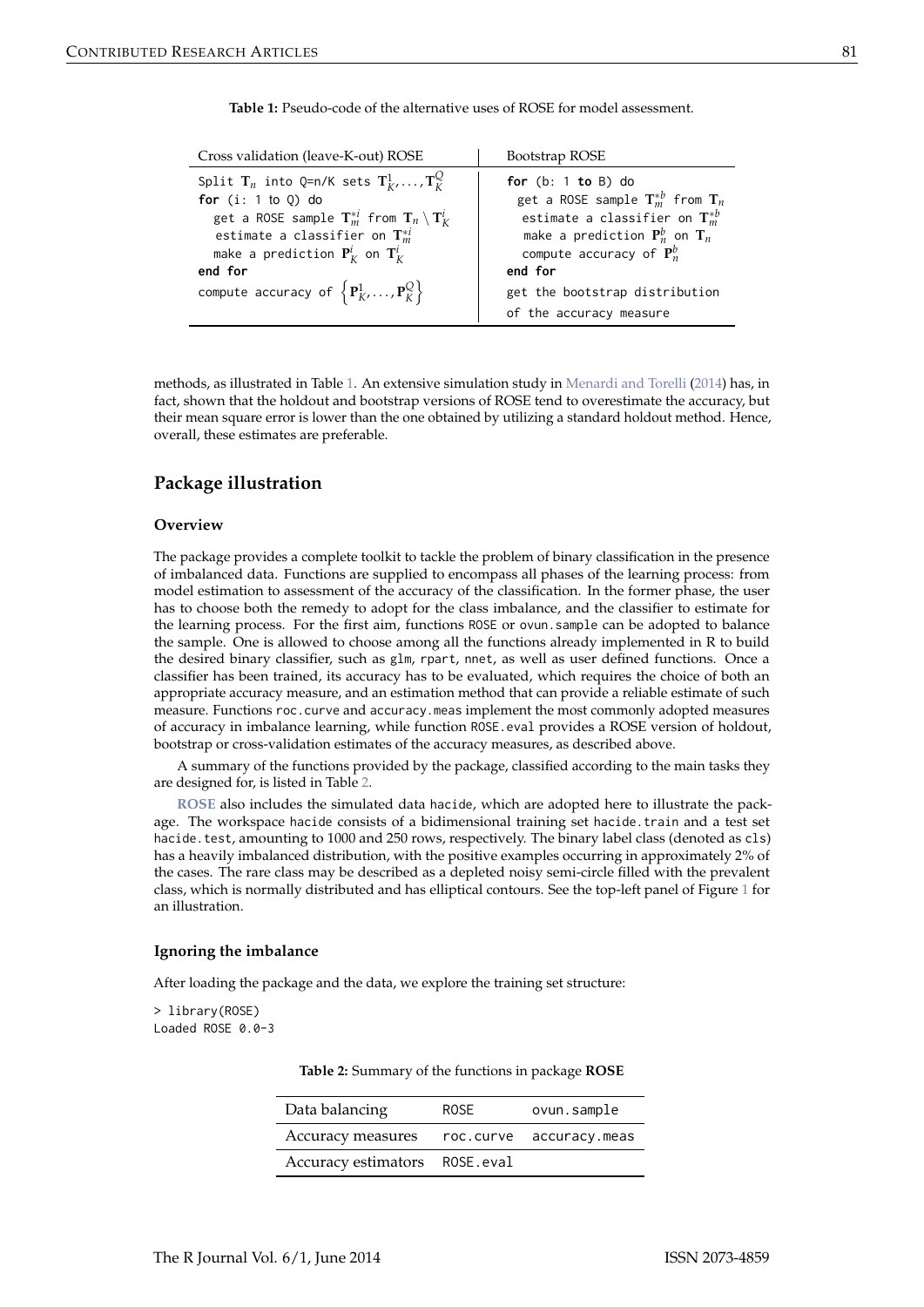<span id="page-3-0"></span>

Figure 1: Outcomes of data balancing strategies implemented in the ROSE package on the hacide. train data. The orange and blue colors denote the majority and minority class examples, respectively. Top-left panel: training data; top-right: oversampling; bottom-left: undersampling; bottom-right: combination of over and undersampling.

> data(hacide)

```
> str(hacide.train)
'data.frame':
                      1000 obs. of 3 variables:
$ cls: Factor w/ 2 levels "0", "1": 1 1 1 1 1 1 1 1 1 1 ...
$ x1 : num  0.2008  0.0166  0.2287  0.1264  0.6008 ...
$ x2 : num 0.678 1.5766 -0.5595 -0.0938 -0.2984 ...
> table(hacide.train$cls)
 0
     \overline{1}980
    20
```
Now, we show that ignoring class imbalance is not inconsequential. Suppose we want to build a binary classification tree, based on the training data. We first load package rpart.

```
> library(rpart)
> treeimb <- rpart(cls ~ ., data = hacide.train)
```
In the current example, the accuracy of the estimated classifier may be evaluated by a standard application of the holdout method, because as many data as we need can be simulated from the same distribution as the training sample to test the classifier. For the sake of illustration, a test sample hacide. test is supplied by the package.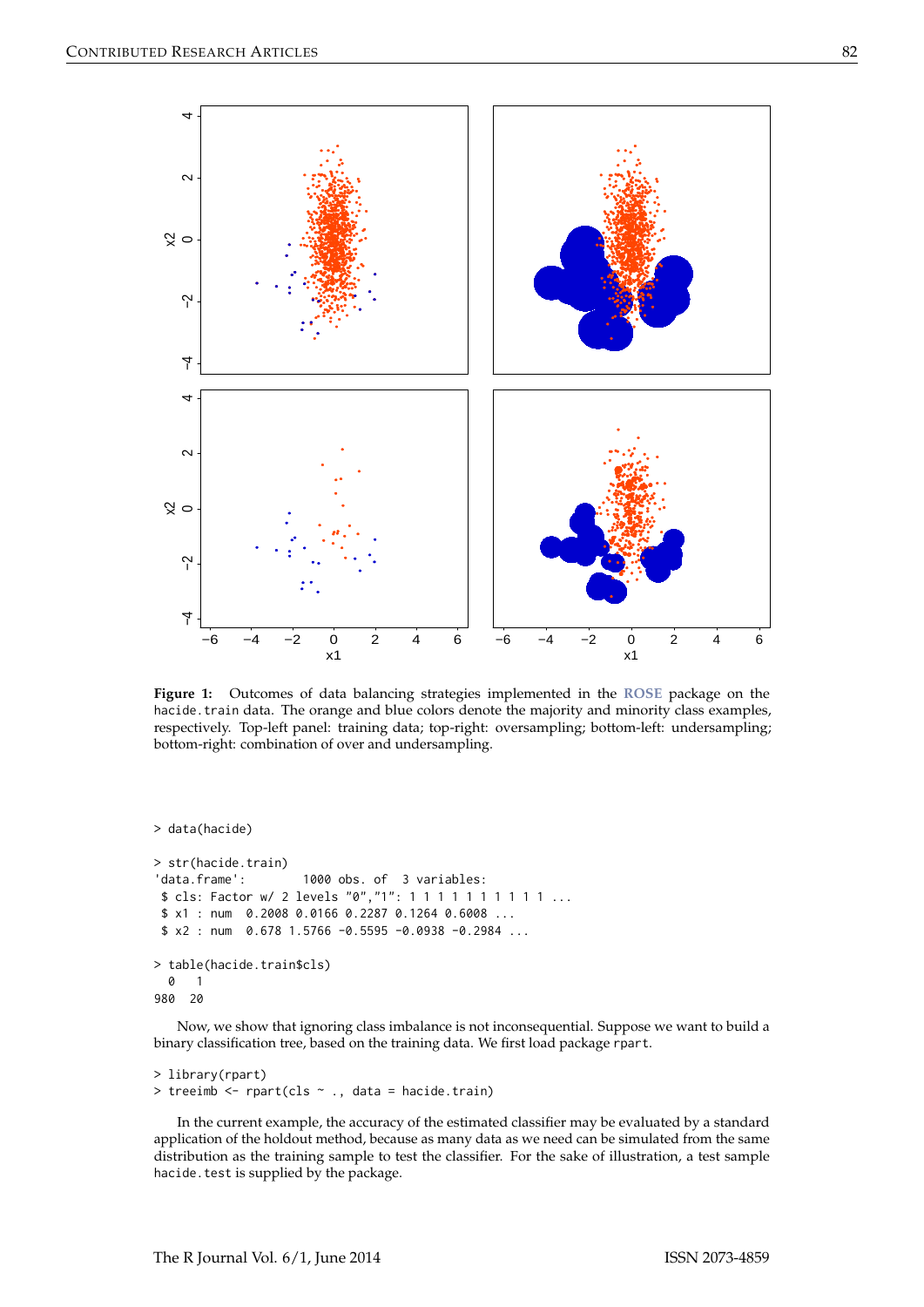Irrespective of the performance metric used for evaluation, a prediction on the test data is first required.

```
> pred.treeimb <- predict(treeimb, newdata = hacide.test)
> head(pred.treeimb)
          \bm{\varnothing}1 0.9898888 0.01011122
2 0.9898888 0.01011122
3 0.9898888 0.01011122
4 0.9898888 0.01011122
5 0.9898888 0.01011122
6 0.9898888 0.01011122
```
The accuracy may be now assessed by means of the performance metrics accuracy.meas or roc.curve provided by the package. These functions share the mandatory arguments response and predicted, representing true class labels and the predictions of the classifier, respectively. Predicted values may take the form of a vector of class labels, or alternatively may represent the probability or some score of belonging to the positive class.

```
> accuracy.meas(hacide.test$cls, pred.treeimb[,2])
```
 $Ca11:$  $accuracy.$ meas(response = hacide.test\$cls, predicted = pred.treeimb[,2])

Examples are labelled as positive when predicted is greater than 0.5

```
precision: 1.000
real: 0.200F: 0.167
```
Function accuracy.meas computes recall, precision, and the F measure. The estimated classifier shows maximum precision, that is, there are no false positives. On the other hand, recall is very low, thereby implying that the model has predicted a large number of false negatives.

Function accuracy.meas is endowed with an optional argument threshold, which defines the predicted value over which an example is assigned to the rare class. As one can deduce by the the output above, argument threshold defaults to 0.5, like the standard cut-off probability adopted in balanced learning. In the current example, moving threshold does not improve classification (results not reported) but this is usually an advisable practice in imbalanced learning. Indeed, the default choice is often too high and might lead to not labeling any example as positive, which would entail undefined values for precision, recall, and F.

To safeguard the user by an arbitrary specification of threshold in accuracy.meas, the package supplies function roc.curve, which computes the area under the ROC curve (AUC) as a measure of accuracy and is not affected by the choice of any particular cut-off value.

```
> roc.curve(hacide.test$cls, pred.treeimb[,2], plotit = FALSE)
Area under the curve (AUC): 0.600
```
Additionally, when optional argument plotit is left to its default TRUE, roc.curve makes an internal call to plot and displays the ROC curve in a new window. Further arguments of functions plot and lines can be invoked in roc.curve to customize the resulting ROC curve.

In the current example, the returned AUC is small, thereby indicating that the poor prediction is due to the class imbalance and is not imputable to a wrong threshold.

#### **Balancing the data**

The example above highlights the need of adopting a cure for the class imbalance. The first-aid set of remedies provided by the package involves creation of a new artificial data set by suitably resampling the observations belonging to the two classes. Function ovun.sample embeds some consolidated resampling techniques to perform such a task and considers different sampling schemes. It is endowed with the argument method, which takes one value among c("over", "under", "both").

Option "over" determines simple oversampling with replacement from the minority class until either the specified sample size N is reached or the positive examples have probability p of occurrence. Thus, when method = "over", an augmented sample is returned. Since the prevalent class amounts to 980 observations, to obtain a balanced sample by oversampling, we need to set the new sample size to 1960.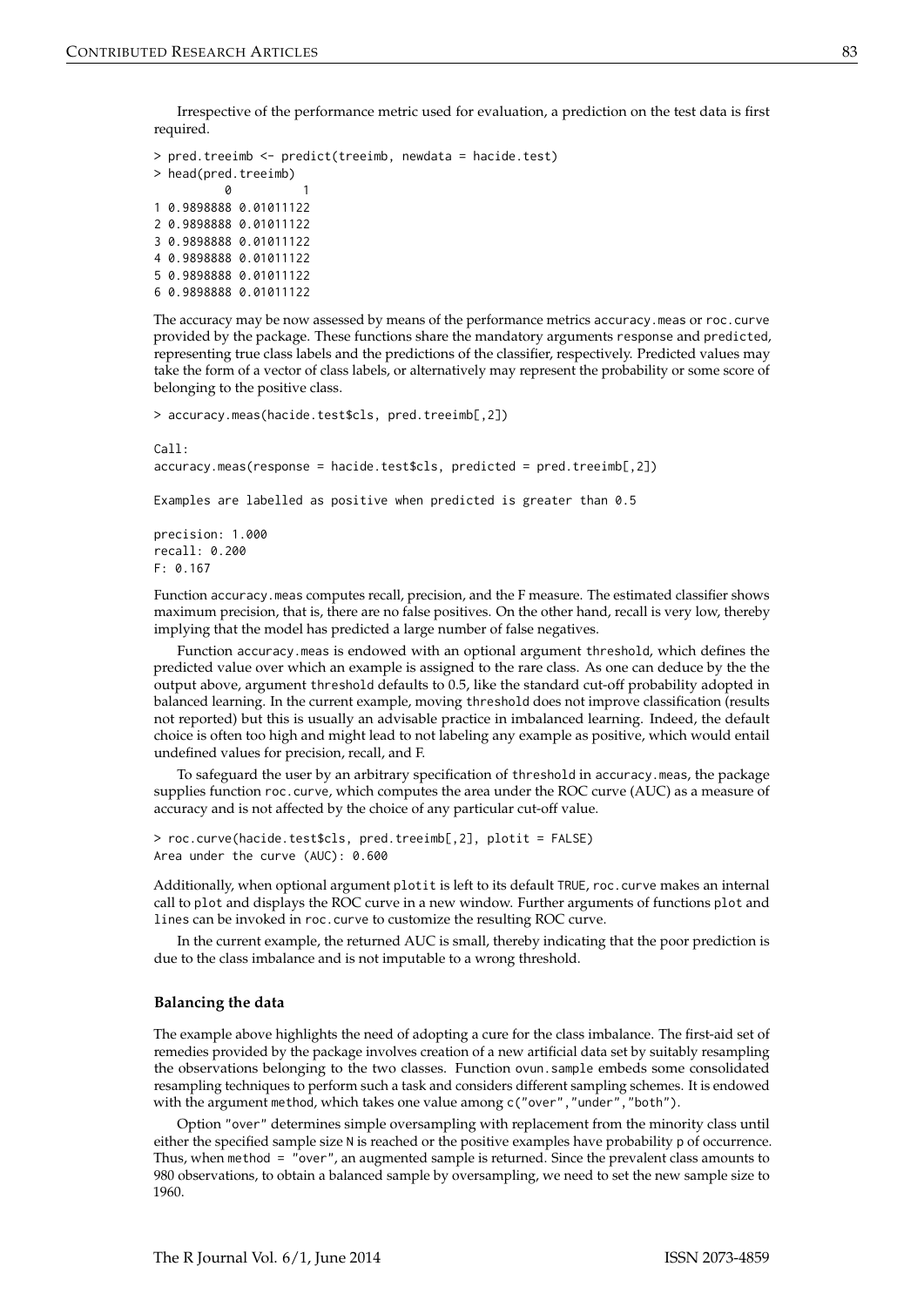```
> data.bal.ov.N <- ovun.sample(cls \sim ., data = hacide.train, method = "over",
                   N = 1960)$data
> table(data.bal.ov.N$cls)
 0 1
980 980
```
Function ovun.sample returns an object of class list whose elements are the matched call, the method for data balancing, and the new set of balanced data, which has been directly extracted here. Alternatively, we may design the oversampling by setting argument p, which represents the probability of the positive class in the new augmented sample. In this case, the proportion of positive examples will be only approximatively equal to the specified p.

```
> data.bal.ov.p <- ovun.sample(cls ~ ., data = hacide.train, method = "over",
                   p = 0.5) $data
> table(data.bal.ov.p$cls)
 0 1
980 986
```
In general, a reader who executes this code would obtain a different distribution of the two classes, because of the randomness of the data generation. To keep trace of the generated sample, a seed may be specified:

```
> data.bal.ov <- ovun.sample(cls ~ ., data = hacide.train, method = "over",
                 p = 0.5, seed = 1)$data
```
The code chunks above also show how to instruct function ovun.sample to recognize the different roles of the column data, namely through the specification of the first argument formula. This expects the response variable cls on the left-hand side and the predictors on the right-hand side, in the guise of most R regression and classification routines. As usual, the '.' has to be interpreted as 'all columns not otherwise in the formula'.

Similar to option "over", option "under" determines simple undersampling without replacement of the majority class until either the specified sample size N is reached or the positive examples has probability p of occurring. It then turns out that when method = "under", a sample of reduced size is returned. For example, if we set p, then

```
> data.bal.un <- ovun.sample(cls ~ ., data = hacide.train, method = "under",
                  p = 0.5, seed = 1)$data
> table(data.bal.un$cls)
0 1
19 20
```
When method = "both" is selected, both the minority class is oversampled with replacement and the majority class is undersampled without replacement. In this case, both the arguments N and p have to be set to establish the amount of oversampling and undersampling. Essentially, the minority class is oversampled to reach a size determined as a realization of a binomial random variable with size N and probability p. Undersampling is then performed accordingly, to abide by the specified N.

```
> data.bal.ou <- ovun.sample(cls ~ ., data = hacide.train, method = "both",
                 N = 1000, p = 0.5, seed = 1)$data
> table(data.bal.ou$cls)
 0 1
520 480
```
From a qualitative viewpoint, these strategies produce rather different artificial data sets. A flavor of these differences is illustrated in Figure [1,](#page-3-0) where the outcome of running the three options of function ovun.sample on data hacide.train is displayed. Each observation appearing in the resulting balanced data set is represented by a point whose size is proportional to the number of ties. Oversampling produces a considerable amount of repeated observations among the rare examples, while undersampling excludes a large number of observations from the prevalent class. A combination of over- and undersampling is a compromise between the two, but still produces several ties for the minority examples when the original training set size is large and the imbalance is extreme.

Data generation according to ROSE attempts to circumvent the pitfalls of the resampling methods above by drawing a new, synthetic, possibly balanced, set of data from the two conditional kernel density estimates of the classes. Endowed with arguments formula, data, N, and p, function ROSE shares most of its usage with ovun.sample:

> data.rose <- ROSE(cls ~ ., data = hacide.train, seed = 1)\$data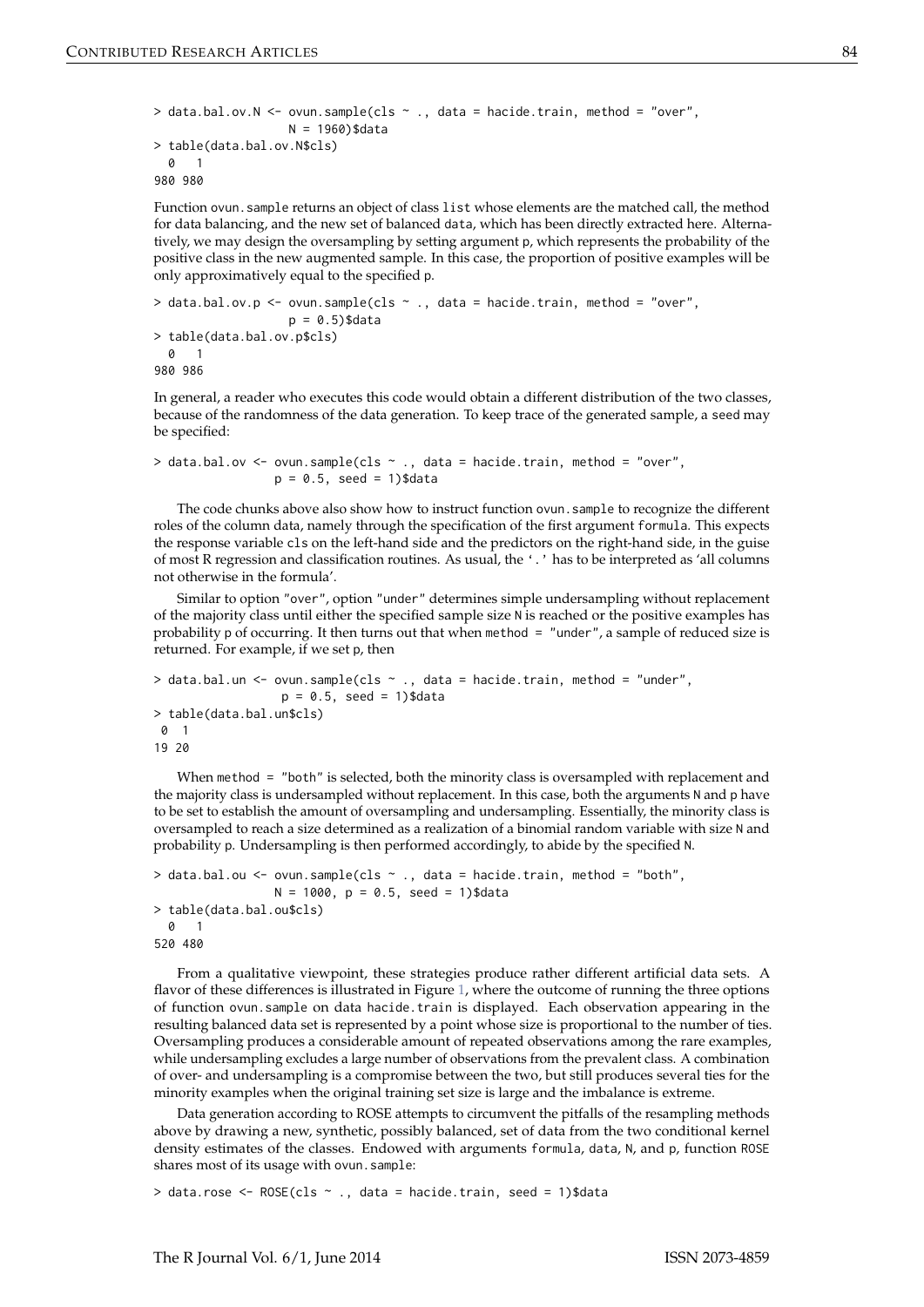<span id="page-6-1"></span><span id="page-6-0"></span>

Figure 2: Illustration of hacide.train data balanced by ROSE. Left panel: all arguments of function ROSE have been set to the default values. Right panel: smoothing parameters have been shrunk, by setting hmult.majo =  $0.25$  and hmult.mino =  $0.5$ .

The optional argument seed, has been specified here only for reproducibility, while additional arguments have been left to their defaults. In particular, the size N of the new artificial sample is set by default to the size of the input training data, and  $p = 0.5$  produces an approximately balanced sample:

> table(data.rose\$cls) 0 1 520 480

Figure [2](#page-6-0) shows that, unlike the simple balancing mechanism provided by ovun. sample, ROSE generation does not produce ties and it actually provides the learner with the option of enlarging the neighborhoods of the original feature space when generating new observations. The widths of such neighborhoods, governed by the matrices **H**<sup>0</sup> and **H**<sup>1</sup> , are primarily selected as asymptotically optimal under the assumption that the true conditional densities underlying the data follow a Normal distribution (see [Menardi and Torelli,](#page-9-3) [2014,](#page-9-3) for further details). However, H<sub>0</sub> and H<sub>1</sub> may be scaled by arguments hmult.majo and hmult.mino, respectively , whose default values are set to 1. Smaller (larger) values of these arguments have the effect of shrinking (inflating) the entries of the corresponding smoothing matrix  $\mathbf{H}_j$ . Shrinking would be a cautious choice if there is a concern that excessively large neighborhoods could lead to blur the boundaries between the regions of the feature space associated with each class. For example, we could set

```
> data.rose.h <- ROSE(cls \sim ., data = hacide.train, seed = 1, hmult.majo = 0.25,
                hmult.mino = 0.5)$data
```
The generated data are illustrated in the right panel of Figure [2.](#page-6-0) To better understand the rationale be-hind ROSE, Figure [3](#page-7-0) (left panel) shows two observations belonging to the prevalent and rare classes, and the surroundings within the observations are likely to be generated, for the two options hmult.majo =  $0.25$ , hmult.mino =  $0.5$ .

Equipped with the new balanced samples generated by ovun.sample and ROSE, we can train the classifiers and run them on the test set to assess their accuracy:

```
> tree.rose \leq rpart(cls \sim ., data = data.rose)
> tree.ov \leq rpart(cls \sim ., data = data.bal.ov)
> tree.un \leq rpart(cls \sim ., data = data.bal.un)
> tree.ou \leq rpart(cls \sim ., data = data.bal.ou)
> pred.tree.rose <- predict(tree.rose, newdata = hacide.test)
> pred.tree.ov <- predict(tree.ov, newdata = hacide.test)
> pred.tree.un <- predict(tree.un, newdata = hacide.test)
> pred.tree.ou <- predict(tree.un, newdata = hacide.test)
> roc.curve(hacide.test$cls, pred.tree.rose[,2])
Area under the curve (AUC): 0.989
```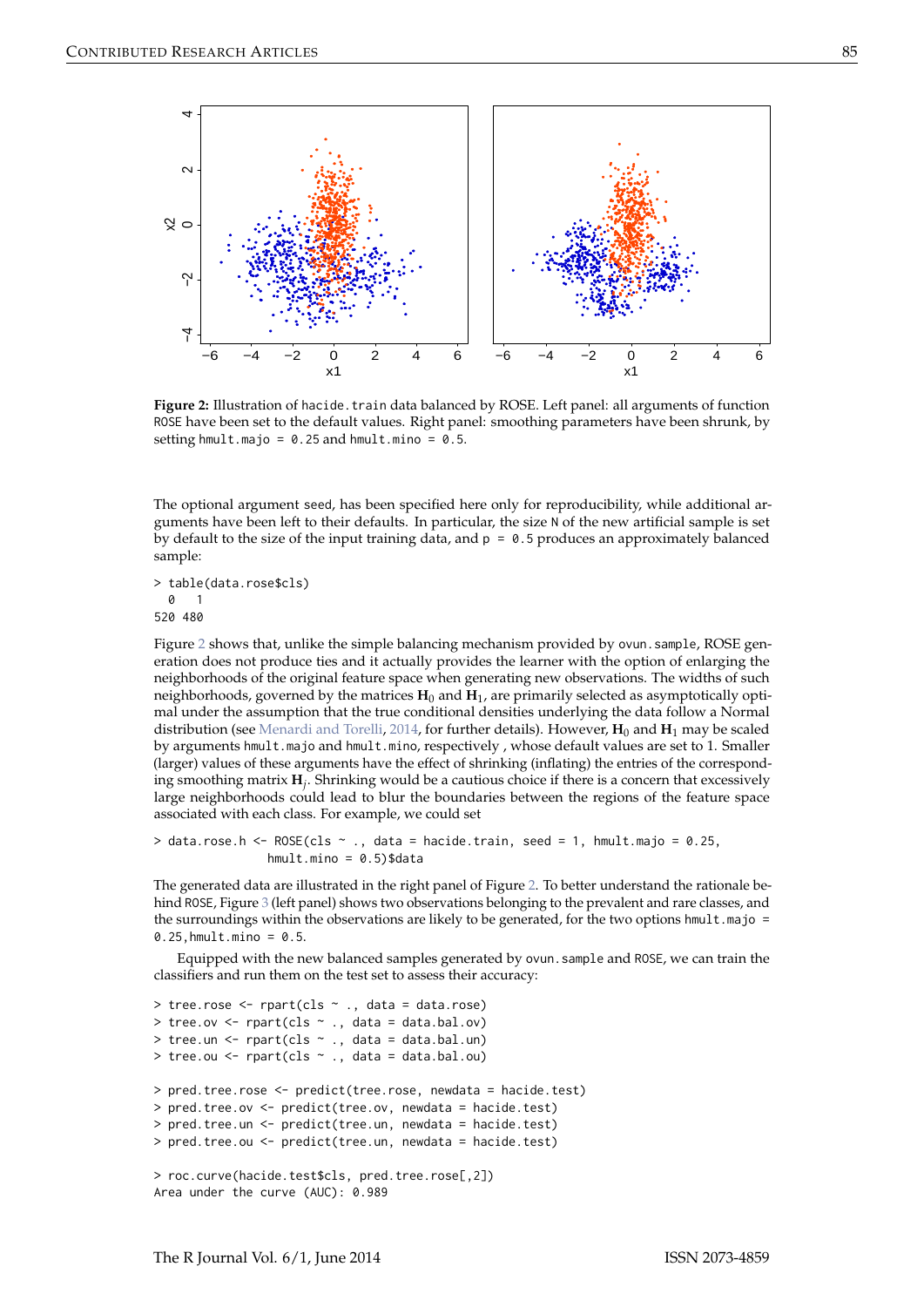> roc.curve(hacide.test\$cls, pred.tree.ov[,2], add.roc = TRUE, col = 2, lty = 2) Area under the curve (AUC): 0.798 > roc.curve(hacide.test\$cls, pred.tree.un[,2], add.roc = TRUE, col = 3, lty = 3) Area under the curve (AUC): 0.749 > roc.curve(hacide.test\$cls, pred.tree.ou[,2], add.roc = TRUE, col = 4, lty = 4) Area under the curve (AUC): 0.798

The returned AUCs clearly highlight the effectiveness of balancing the sample. An illustration of the ROC curves is given in the right panel of Figure [3.](#page-7-0)

### **Adopting alternative estimators of accuracy**

In real data applications, we often cannot benefit from the availability of additional data to test the accuracy of the estimated model (or if we can, we will probably use the additional information to train a more accurate model). Moreover, in imbalanced learning, the scarcity of data causes high variance estimates of the accuracy measure. Then, it is often appropriate to adopt some alternative methods to estimate model accuracy in place of the standard holdout. Function ROSE eval comes to this aid by implementing a ROSE version of holdout, bootstrap or leave-K-out cross-validation estimators of the accuracy of a specified classifier, as measured according to a selected metric.

Suppose that a test set, to evaluate the accuracy of the classifier previously denoted as tree.rose, is not available. We first exploit ROSE. eval to obtain a ROSE-based holdout estimate of the AUC:

```
> ROSE.holdout <- ROSE.eval(cls ~ ., data = hacide.train, learner = rpart,
                  method.assess = "holdout", extr.pred = function(obj)obj[,2], seed = 1)
> ROSE.holdout
```

```
Holdout estimate of auc: 0.985
```
Similarly to ROSE, the former instruction specifies the role of the column data from which a ROSE sample is generated via argument formula. The specification of seed ensures the generation of the same sample as the one used to build tree.rose. Based on the synthetic sample, the classifier is built through an internal call to function rpart specified in learner.

Argument learner is designed to recognize virtually all the R functions having a standard definition, as well as suitably user-defined functions, thereby allowing for a high flexibility in the employment of classifiers which exhibit non-homogeneous usage. As a consequence of such heterogeneity, some caution is needed when specifying argument learner. In its simplest form, learner is a standard R function, that is, it has a formula as a first compulsory argument and returns an object

<span id="page-7-0"></span>

Figure 3: Left panel: a zoomed view of two selected points of the hacide.train data, the contour within which the ROSE artificial data are generated with probability 0.95 and an example of artificial points generated. The solid contour (and the associated filled points) refer to the use of the default smoothing parameters. The dashed contour (and associated points filled with a cross) refer to the use of hmult.majo =  $0.25$  and hmult.mino =  $0.5$ . Right panel: ROC curves associated with classification trees built on data balanced according to different remedies. Solid line: data balanced by ROSE; dotted line: data balanced by undersampling; dashed (overlapping) lines: data balanced by oversampling and by a combination of over and undersampling.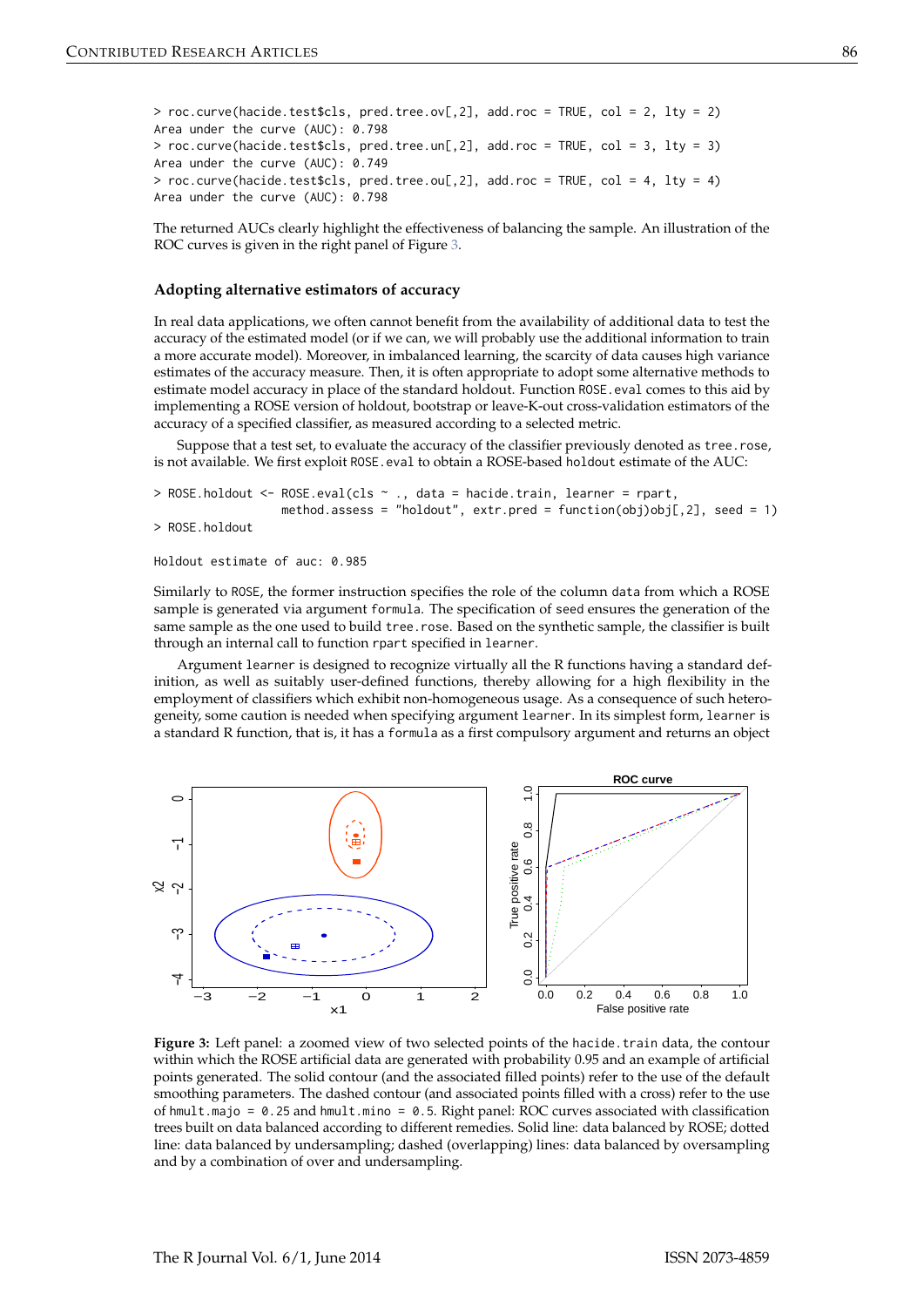whose class is associated with a predict method. As required by R conventions, the function name of the classifier and its R class should match. For example, in the chunk code above, learner = rpart is specified, as function rpart returns an object of class rpart to which a predict.rpart method is associated. Thus, function predict.rpart is internally called by ROSE.eval to obtain a prediction. Also classifiers implemented by R functions with a non-standard usage can be passed to learner. In this case, learner takes a different form, as will be clarified subsequently in this section.

Function ROSE.eval works properly only when the prediction is a vector of class labels, probabilities, or scores from the estimated learner. Since predict methods in R sources exhibit very non-homogeneous outputs, the optional argument extr.pred can be deployed to pass a suitable userdefined function that filters relevant information from the output of any predict method and extracts a vector of predicted values. In the example above, predict.rpart returns a matrix of predicted probabilities when fed with a classification tree. Hence, argument extr.pred = function(obj)obj[,2] is defined as a function which extracts the column of probabilities of belonging to the positive class.

Along with the argument learner, function ROSE.eval requires the specification of argument acc.measure, an accuracy measure to be selected among c("auc","precision","recall","F"), which are the metrics supplied by the package. In the current example, acc.measure has been left to its default value "auc", which determines an internal call to function roc.curve. The other options entail an internal call to function accuracy.meas.

As an alternative to the ROSE-based holdout method, we may wish to obtain a ROSE version of the bootstrap accuracy distribution. By selecting method.assess = "BOOT", we fit the specified learner on B ROSE samples and test each of them on the observed data specified in the formula. The optional argument trace shows the progress of model assessment by printing the number of completed iterations. The bootstrap distribution of the selected accuracy measure is then returned as output of function ROSE.eval.

```
> ROSE.boot <- ROSE.eval(cls ~ ., data = hacide.train, learner = rpart,
                method.assess = "BOOT", B = 50, extr.pred = function(obj)obj[,2],
                seed = 1, trace = TRUE)
Iteration:
10, 20, 30, 40, 50
> summary(ROSE.boot)
Call:
ROSE.eval(formula = cls \sim ., data = hacide.train, method.assess = "BOOT",
   B = 50, learner = rpart, extr.pred = function(obj) obj[, 2],
    trace = TRUE, seed = 1)
Summary of bootstrap distribution of auc:
  Min. 1st Qu. Median Mean 3rd Qu. Max.
0.9282 0.9800 0.9839 0.9820 0.9860 0.9911
```
Similarly, we could obtain a leave-K-out cross validation estimate of the accuracy by selecting option method.assess = "LKOCV". This option works as follows: the provided data, say of size *n*, are split at random into  $Q = n/K$  groups of size defined by argument K; to speed up the computations, we set  $K = 5$ . However, in the presence of extreme imbalance between the classes, choosing K as low as possible is advisable, to not alter the class distribution in the data used for training. At each round, the specified learner is estimated on a ROSE sample built on the provided data excluding one of these groups, and then a prediction on the excluded set of observations is made. At the end of the process, the predictions obtained on the *Q* distinct groups are deployed to compute the selected accuracy measure, which is then retrieved in the component acc of the output of ROSE.eval.

```
> ROSE.15ocv <- ROSE.eval(cls \sim ., data = hacide.train, learner = rpart,
                method.assess = "LKOCV", K= 5, extr.pred = function(obj)obj[,2],
                seed = 1, trace = TRUE)
Iteration:
10, 20, 30, 40, 50, 60, 70, 80, 90, 100,
110, 120, 130, 140, 150, 160, 170, 180, 190, 200
> ROSE.l5ocv
C_{2}11ROSE.eval(formula = cls \sim ., data = hacide.train, learner = rpart,
    extr.pred = function(obj)obj[, 2], method.assess = "LKOCV",
    K = 5, trace = TRUE, seed = 1)
```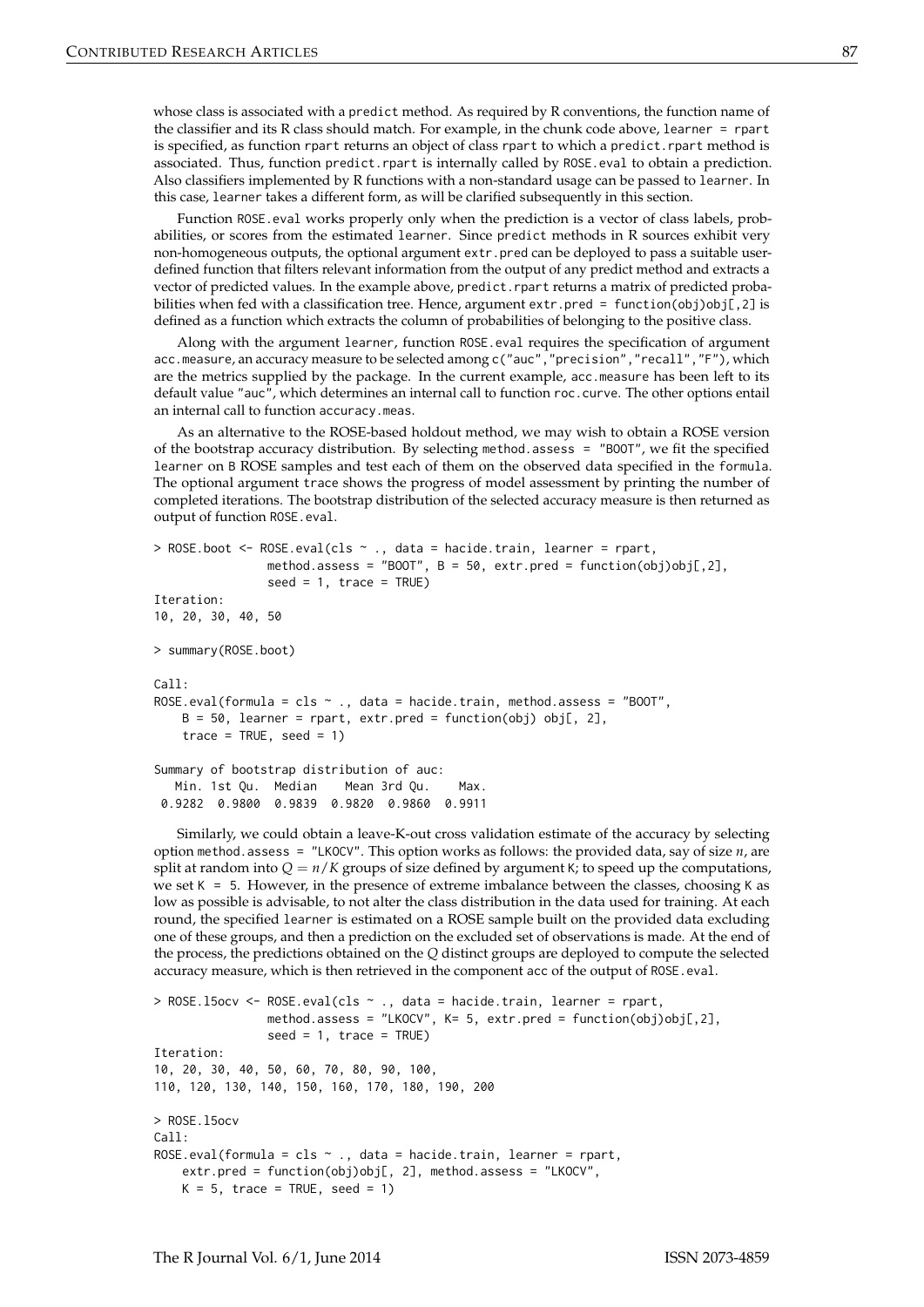Leave K out cross-validation estimate of auc: 0.973

In principle, the classification task would terminate here. However, one might wonder if different choices in the balancing mechanism or in the classifier estimation would lead to better results. To answer this question, we just need to set arguments control.ROSE or, respectively control.learner accordingly. For example the hmult.majo and/or hmult.mino arguments could have been shrunk:

> ROSE.holdout.h <- ROSE.eval(cls ~ ., data = hacide.train, learner = rpart, extr.pred = function(obj)obj[,2], seed = 1, control.rose = list(hmult.majo =  $0.25$ , hmult.mino =  $0.5$ ))

or one could have grown a tree of a given complexity, in the following manner:

```
> ROSE.holdout.cp <- ROSE.eval(cls ~ ., data = hacide.train, learner = rpart,
                     extr.pred = function(obj)obj[, 2], seed = 1,control.lengther = list(control=list(cp = 0.05)))
```
Lastly, one could wish to compare the results with those obtained by using a different classifier. Suppose, for example, one is interested in fitting a *K*-nearest neighbors classifier. This is implemented, among others, by function knn in package **[class](http://CRAN.R-project.org/package=class)**. Function knn has a nonstandard R behaviour, both because it does not require a formula argument and because model training and prediction are performed, by construction, simultaneously. The usage of function knn is described by

knn(train, test, cl,  $k = 1$ ,  $l = 0$ , prob = FALSE, use.all = TRUE)

where train and test are the training and the testing columns of predictors, respectively, and cl is the vector of training class labels. To employ knn as a learner function in ROSE.eval, we need to embed it within a suitable wrapper function which requires two mandatory arguments: data and newdata. The wrapper for knn is then:

```
knn.wrap <- function(data, newdata, ...){
           knn(train = data[, -1], test = newdata, cl = data[, 1], ...)
```
where the first column is extracted as, in the current hacide example, it contains the class labels. Arguments data and newdata are automatically filled when the wrapper is embedded in ROSE.eval. Further arguments can be passed to knn through the usual argument control. learner, owing to the presence of argument dots in the wrapper. For example, we may specify  $k = 2$  nearest neighbors and ask to return the predicted probabilities of belonging to the positive class as follows.

> rose.holdout.knn <- ROSE.eval(cls ~ ., data = hacide.train, learner = knn.wrap,  $controlu$ . learner = list( $k = 2$ , prob = TRUE), method.assess = "holdout", seed = 1)

As we can see, even if the employed classifier has a nonstandard implementation, it can be easily adapted to be used inside function ROSE.eval.

# **Bibliography**

- <span id="page-9-5"></span>A. W. Bowman and A. Azzalini. *Applied Smoothing Techniques for Data Analysis: Kernel Approach with S-Plus Illustrations*. Oxford University Press, Oxford, 1997. [[p80\]](#page-1-0)
- <span id="page-9-4"></span>B. Efron and R. Tibshirani. *An Introduction to the Bootstrap.* Chapman and Hall, London, 1993. [[p80\]](#page-1-0)
- <span id="page-9-1"></span>M. Kuhn. *caret: Classification and Regression Training*, 2014. URL [http://CRAN.R-project.org/](http://CRAN.R-project.org/package=caret) [package=caret](http://CRAN.R-project.org/package=caret). R package version 6.0-22. Contributions from Jed Wing and Steve Weston and Andre Williams and Chris Keefer and Allan Engelhardt and Tony Cooper and Zachary Mayer and the R Core Team. [[p79\]](#page-0-0)
- <span id="page-9-2"></span>N. Lunardon, G. Menardi, and N. Torelli. *R package* ROSE*: Random Over-Sampling Examples (version 0.0-3)*. Università di Trieste and Università di Padova, Italia, 2013. URL [http://cran.r-project.](http://cran.r-project.org/web/packages/ROSE/index.html) [org/web/packages/ROSE/index.html](http://cran.r-project.org/web/packages/ROSE/index.html). [[p79\]](#page-0-0)
- <span id="page-9-3"></span>G. Menardi and N. Torelli. Training and assessing classification rules with imbalanced data. *Data Mining and Knowledge Discovery*, 28(1):92–122, 2014. [[p79,](#page-0-0) [80,](#page-1-0) [81,](#page-2-2) [85\]](#page-6-1)
- <span id="page-9-0"></span>L. Torgo. *Data Mining with R, Learning with Case Studies*. Chapman and Hall/CRC, London, 2010. URL <http://www.dcc.fc.up.pt/~ltorgo/DataMiningWithR>. [[p79\]](#page-0-0)